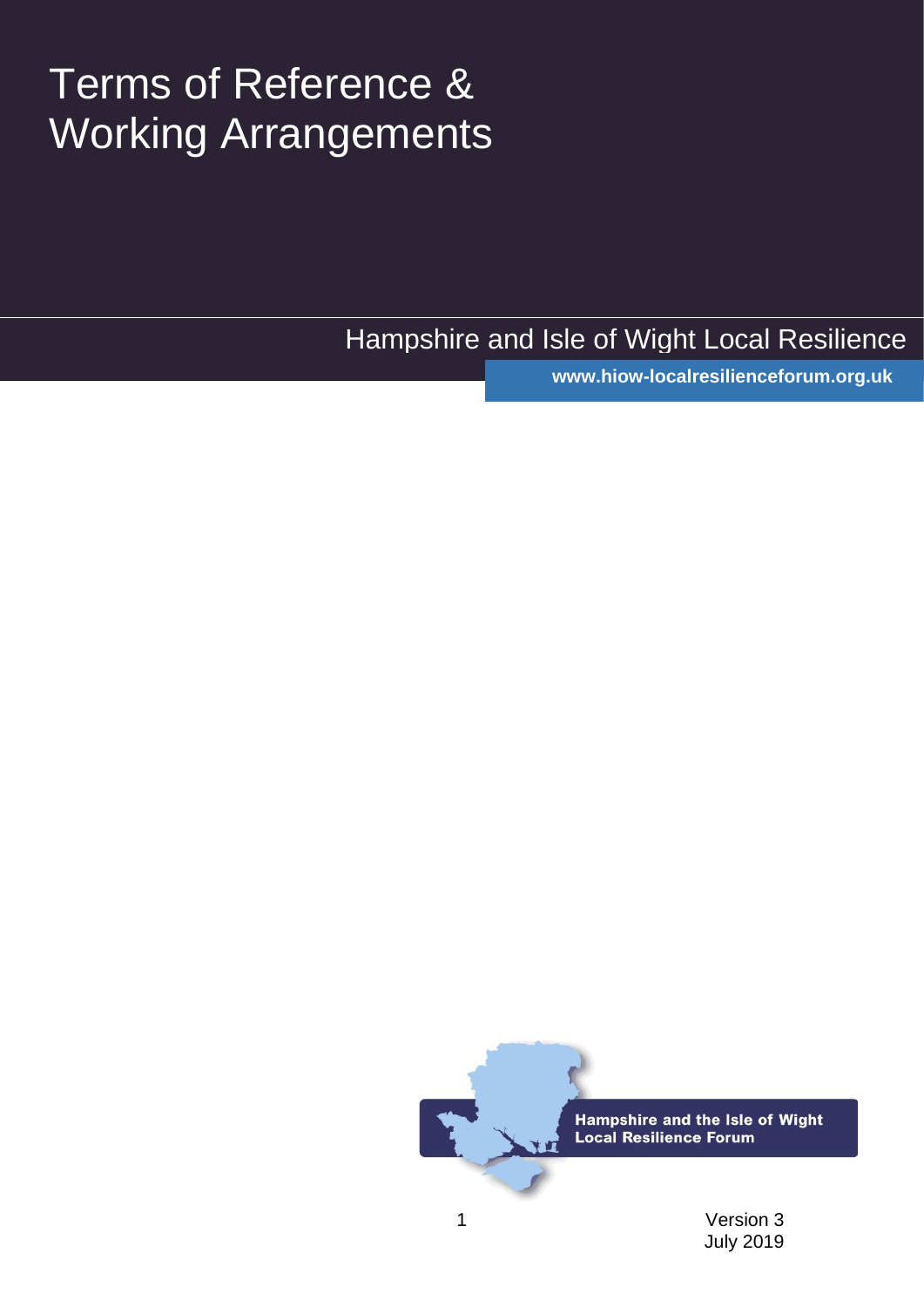# **Amendment record**

| <b>Amendment</b><br>number | Date incorporated        | Signature                                                                                   |
|----------------------------|--------------------------|---------------------------------------------------------------------------------------------|
| 1.1                        | 30-05-2013               | J Malley                                                                                    |
| 1.2                        | 09-07-2014               | C Jones (Review<br>group chair)                                                             |
| 1.3                        | 19-01-2017               | <b>Delivery Group</b>                                                                       |
| 1.4                        | 25/01/2017               | <b>Delivery Group</b><br>amendments                                                         |
| 1.5                        | 17/03/2017               | <b>MOD</b> clarifications                                                                   |
| 1.6                        | 20/07/2017               | <b>Executive clarifications</b><br>and addition of LHRP<br>updates in standing<br>agendas   |
| $\overline{2}$             | 12/03/2018               | Laura Edwards-<br>amendments in line<br>with Resilience<br><b>Standards</b><br>(Governance) |
| 2.1<br>3                   | 12/04/2019<br>04/07/2019 | Laura Edwards<br>Amendments                                                                 |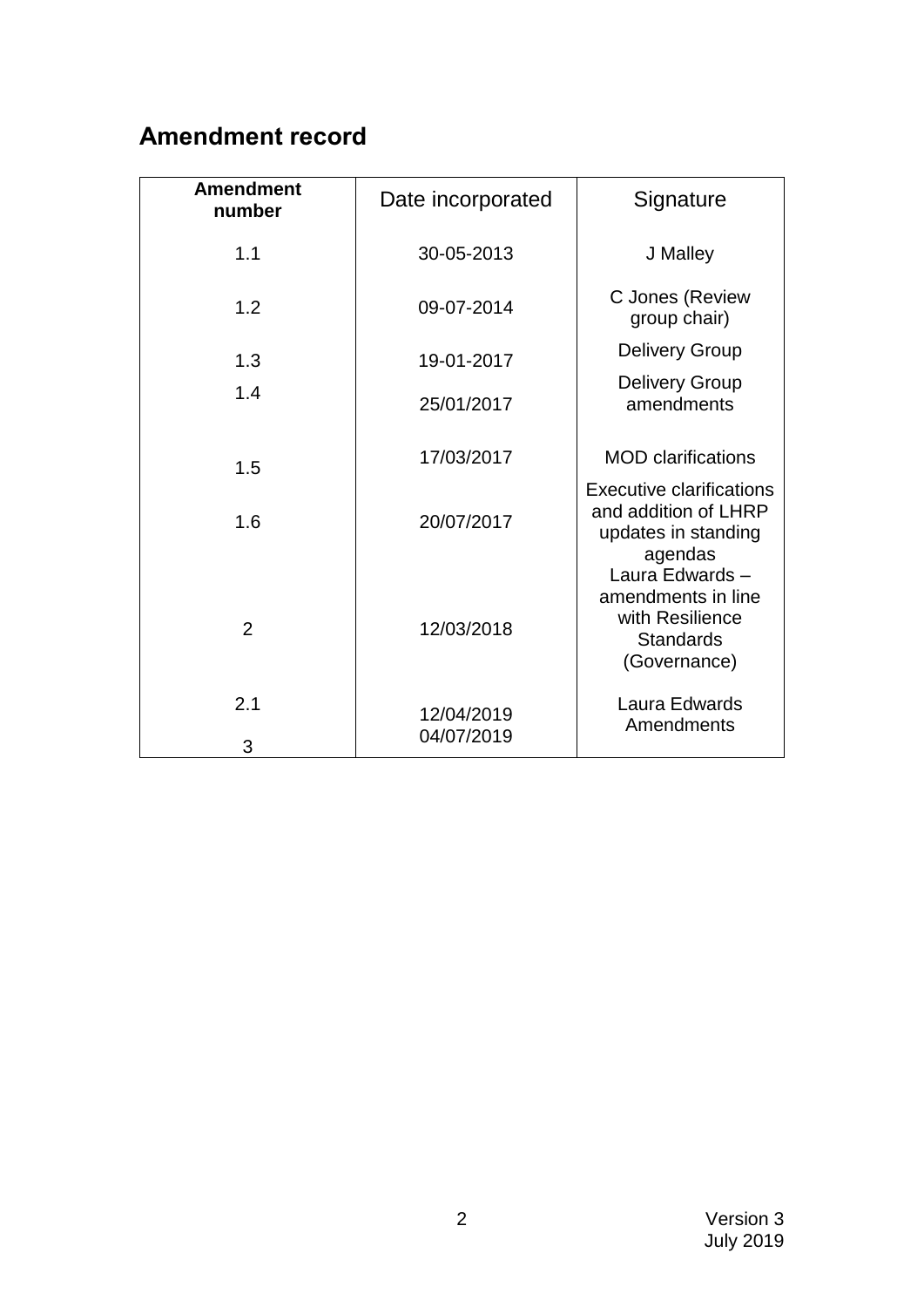# **1. Introduction**

The Civil Contingencies Act 2004 requires co-operation through a Local Resilience Forum (LRF). The LRF is the principal form of multi-agency cooperation in a local resilience area. Even so, the statutory duties fall on the individual local responders. The LRF is not a legal entity and it does not direct its members.

The aim of the LRF is to jointly agree courses of direction and actions through collective decision making. However, it is recognised that decisions made at LRF meetings may have to be subjected to the governance arrangements of individual LRF organisations.

Chapter 2 Emergency Preparedness [https://www.gov.uk/government/uploads/system/uploads/attachment\\_data/file/61025/Chapter-](https://www.gov.uk/government/uploads/system/uploads/attachment_data/file/61025/Chapter-2-Co-operation-revised-March-2012.pdf)[2-Co-operation-revised-March-2012.pdf](https://www.gov.uk/government/uploads/system/uploads/attachment_data/file/61025/Chapter-2-Co-operation-revised-March-2012.pdf)

# **2. Purpose**

The purpose of the Local Resilience Forum is as follows:

- to provide a local forum for local issues;
- to help co-ordinate risk assessment through production of the Community Risk Register;
- to facilitate Category 1 and 2 responders in the delivery of their CCA duties;
- to help deliver government policy by co-ordinating responses to government initiatives; and
- to help determine a procedure for the formation of a Strategic Coordinating Group (SCG) by the relevant local responders at the time of an emergency.

Chapter 2 Emergency Preparedness

[https://www.gov.uk/government/uploads/system/uploads/attachment\\_data/file/61025/Chapter-](https://www.gov.uk/government/uploads/system/uploads/attachment_data/file/61025/Chapter-2-Co-operation-revised-March-2012.pdf)[2-Co-operation-revised-March-2012.pdf](https://www.gov.uk/government/uploads/system/uploads/attachment_data/file/61025/Chapter-2-Co-operation-revised-March-2012.pdf)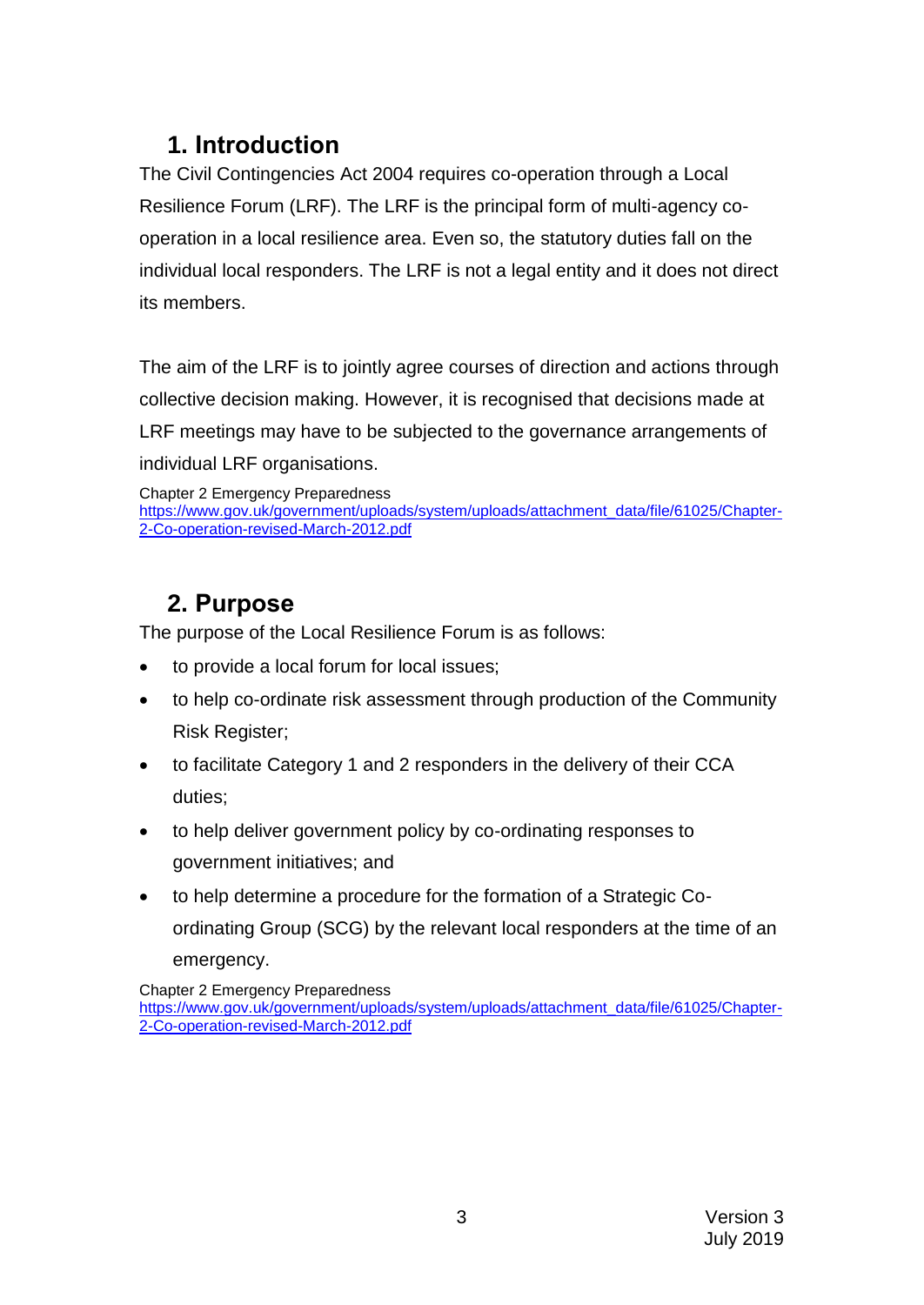# **3. Terms of Reference (TOR)**

#### **Executive Group**

**Members of the Executive Group are responsible for their organisations' interactions with HIOW LRF and must have a level of responsibility in their organisation that allows them to make strategic decisions about resilience (this includes those members who also represent other organisations), including commitment of resources.**

- **All Category 1 responders should be represented at a senior level (Director or equivalent) on the Executive Group**
- **The Hampshire and Isle of Wight convention is that some advisors (usually the senior emergency planning officers from organisations) accompany their Executive Group members in order to advise on technical matters. The advisors are not full members of the group; they cannot represent their organisations - their contribution should be restricted to advice rather than opinion**
- The Executive Group sets the strategic priorities based on the purpose of the HIOW LRF
- The Executive Group gives strategic guidance to LRF Delivery Group
- The Executive Group makes strategic decisions on behalf of the LRF
- On the Executive Group individual members are given roles as risk sponsors for the very high risks, as a risk sponsor the role is to report on the risk at least annually and understand the preparedness in Hampshire and the Isle of Wight for that risk, and identify any strategic gaps or priorities.
- Advisors or Subject Matter Experts attending Executive Group have a role to provide specific and accurate advice on the details of emergency planning within the LRF and for their own organisation (and any organisation they are representing). Advisors will be clearly identified.

The Chair of Executive Group is the Chief Constable and the Deputy Chair is the Chief Fire Officer, these roles do not have time periods but are subject to review by members if considered desirable.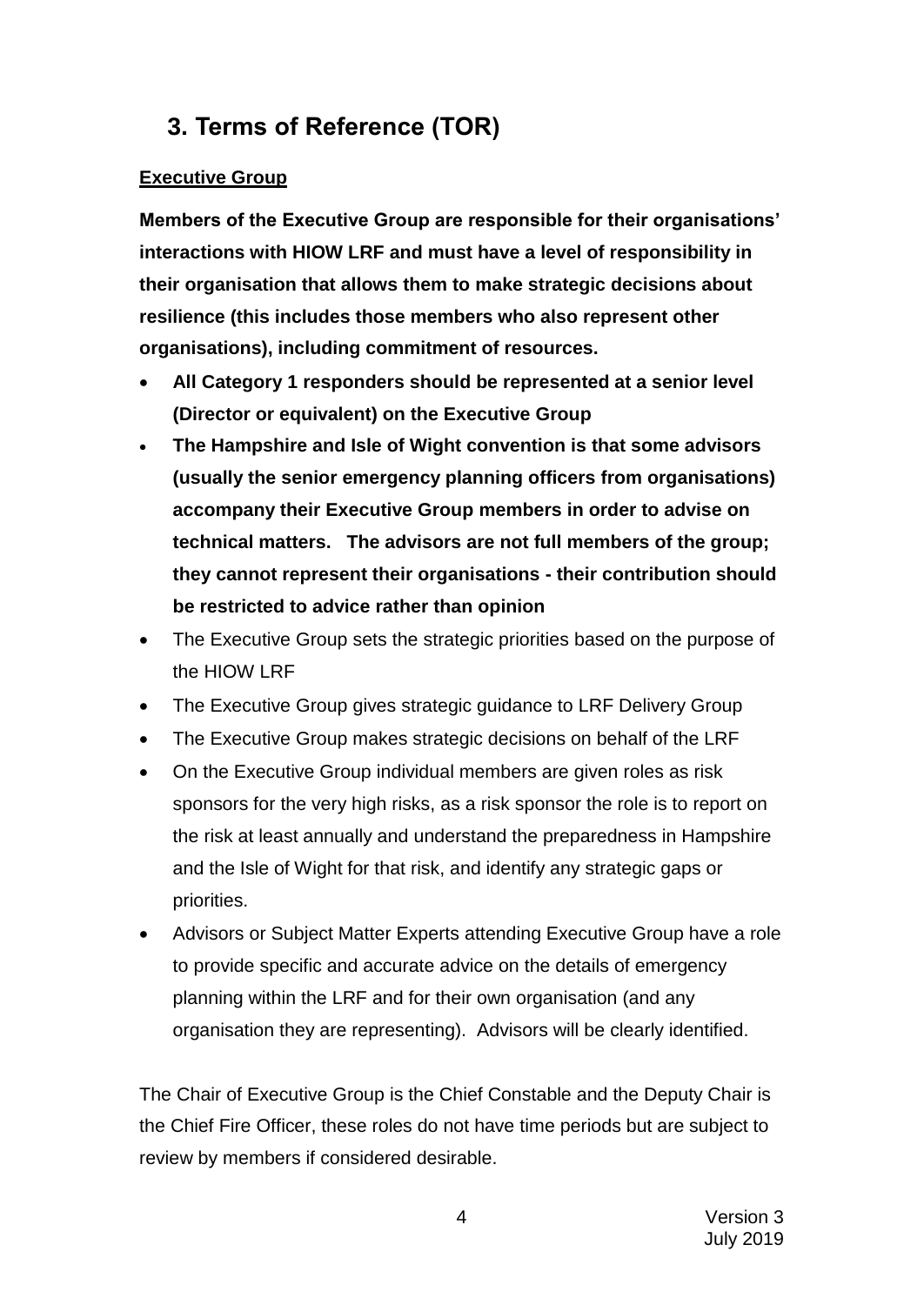#### **Delivery Group**

**Members of the Delivery Group are responsible for being the link between their organisation and the wider resilience community, they should be providing resources (staff time mostly) to the key workstreams of the LRF through the Working on Tuesday approach**

- The Delivery Group is the main forum for raising local issues, as a Forum a wide invite and attendance is encouraged and expected
- The Delivery Group ensures the core outcomes of the LRF Risk Assessment, Mitigation and Training and Exercise – are achieved
- The Delivery Group is the link between the Executive Group and the 'Working on Tuesday' programme of work
- The Delivery Group has responsibility for the delivery of actions agreed within the Business Plan.
- On the Delivery Group individual members are given roles as risk owners; their role is to understand their very high risk, keep it updated in line with the risk workstreams overall direction, and inform their risk sponsor on preparedness levels for the risk.

The Chair of the Delivery Group is the Assistant Chief Constable (responsible for the Joint Operations Unit) and the convention is that, due to the unique position of the Isle of Wight, the Isle of Wight Council's Resilience Manager is the Deputy Chair; these roles do not have time periods but are subject to review by members if considered desirable

#### **Working on Tuesday**

#### **Members of Working on Tuesday are responsible for their organisations contribution to the work of the LRF**

- Working on Tuesdays is where the work of the LRF is allocated, undertaken and completed
- As part of Working on Tuesdays there are individual leads for specific workstreams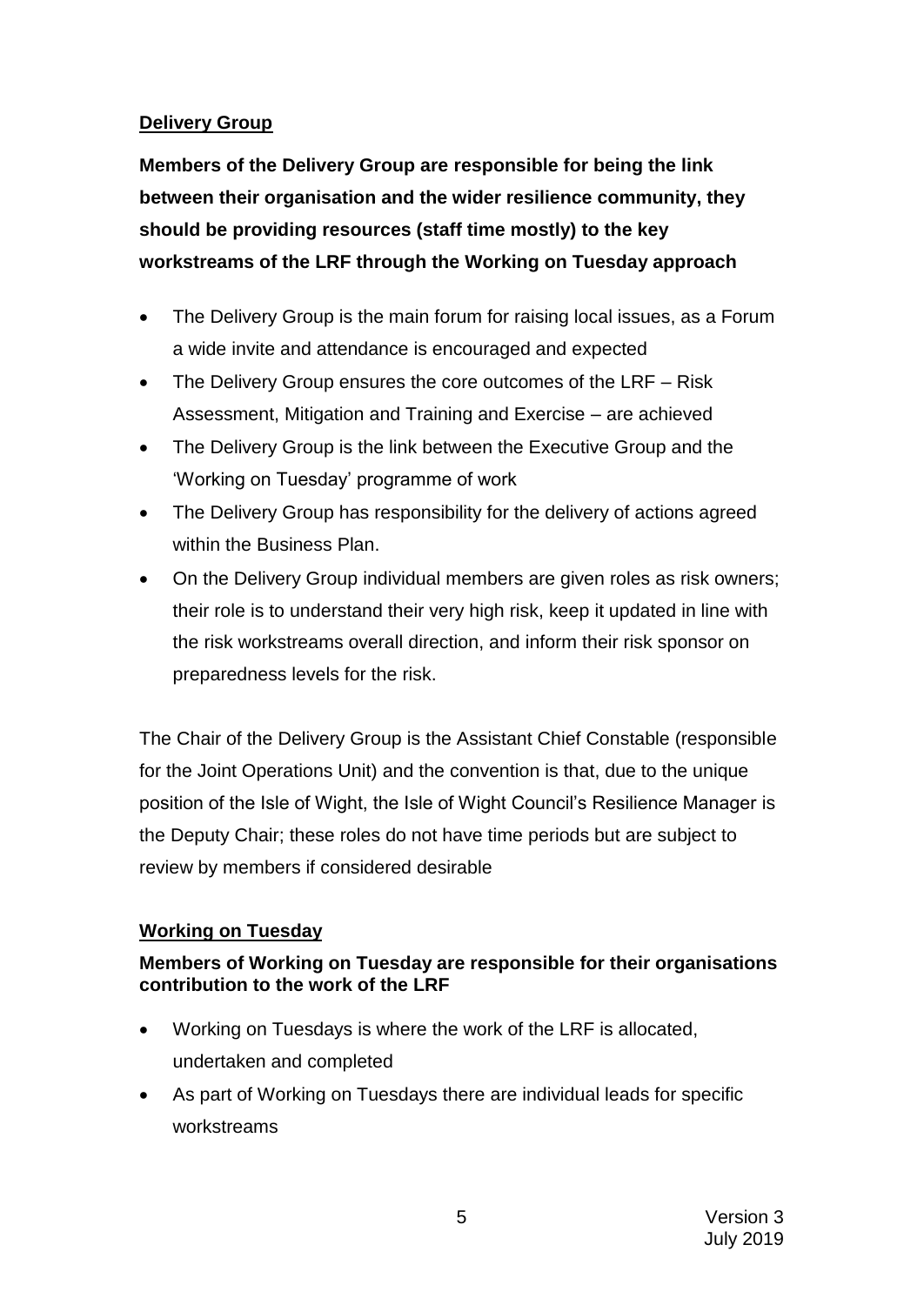- The organisation of Working on Tuesdays is the responsibility the LRF Partnership Manager, supported by workstream leads, plan authors and other experts.
- Working on Tuesdays have an expectation of attendance, or clear representation, by all Cat 1 responders to all themed Working on Tuesdays, other partners are encouraged to attend any relevant Working on Tuesday. An attendance and action list is maintained by the LRF Partnership Manager and is available on ResilienceDirect.

#### **Task and Finish Groups**

- Task and Finish Groups are established in advance for a specific time limited purpose.
- The expectation is Task and Finish groups take advantage of Working on Tuesdays for meetings and joint work
- Task and Finish groups are flexible but should be programmed to deliver a final report to Delivery Group.
- A list of Task and Finish groups are maintained by the LRF Partnership Manager, who programmes in the final reports

#### **Plan Authorship**

- Plan Authors are individually responsible for providing a plan for consultation to Delivery Group
- Plans should be circulated three weeks before Delivery Group and have had at least three weeks consultation prior to circulation
- It would be expected for most Plans that a small task and finish group would be established. Where this is the case that task and finish group should be actively involved in the writing or revision of the plan and should agree a final version before consultation with the wider Forum.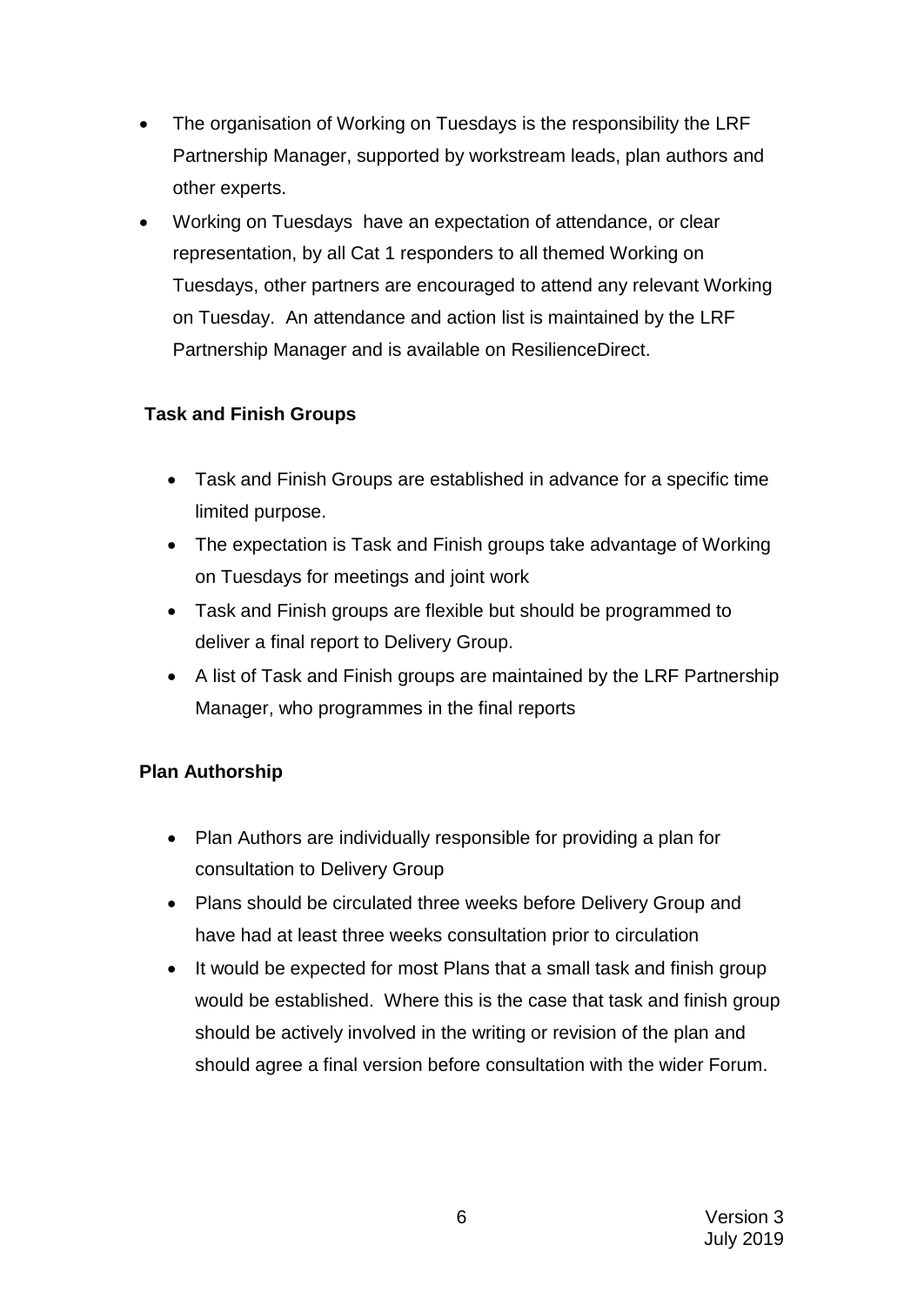## **APPENDIX B**

## **LRF Membership**

The principle membership of the LRF is formed of those agencies designated as Category 1 responders within the Civil Contingencies Act 2004. These agencies are:

| Basingstoke & Deane Council                               | Isle of Wight Fire & Rescue Service                                   |
|-----------------------------------------------------------|-----------------------------------------------------------------------|
| <b>East Hants District Council</b>                        | Maritime and Coastguard Agency                                        |
| Eastleigh Borough Council                                 | <b>Portsmouth City Council</b>                                        |
| <b>Environment Agency</b>                                 | Portsmouth Hospitals NHS Trust                                        |
| Fareham Borough Council                                   | <b>Public Health England South East</b>                               |
| <b>Gosport Borough Council</b>                            | NHS England South East (HTV)                                          |
| Hampshire Constabulary                                    | <b>New Forest District Council</b>                                    |
| <b>Hampshire County Council</b>                           | <b>Rushmoor Borough Council</b>                                       |
| Hampshire Fire & Rescue Service                           | <b>Solent NHS Trust</b>                                               |
| <b>Hampshire Hospitals</b><br><b>NHS Foundation Trust</b> | Southampton City Council                                              |
| <b>Hart District Council</b>                              | South Central Ambulance Service -<br><b>NHS Foundation Trust</b>      |
| <b>Havant Borough Council</b>                             | Southern Health<br><b>NHS Foundation Trust</b>                        |
| Isle of Wight Council                                     | <b>Test Valley Borough Council</b>                                    |
| Isle of Wight NHS Trust                                   | <b>University Hospital Southampton</b><br><b>NHS Foundation Trust</b> |
| Isle of Wight NHS Trust -<br><b>Ambulance Service</b>     | <b>Winchester City Council</b>                                        |
| N                                                         |                                                                       |

Note:

Defence is represented by HQ 11 Infantry Brigade & HQ South East Portsmouth and Southampton Port Health Authorities are represented by their respective City Councils.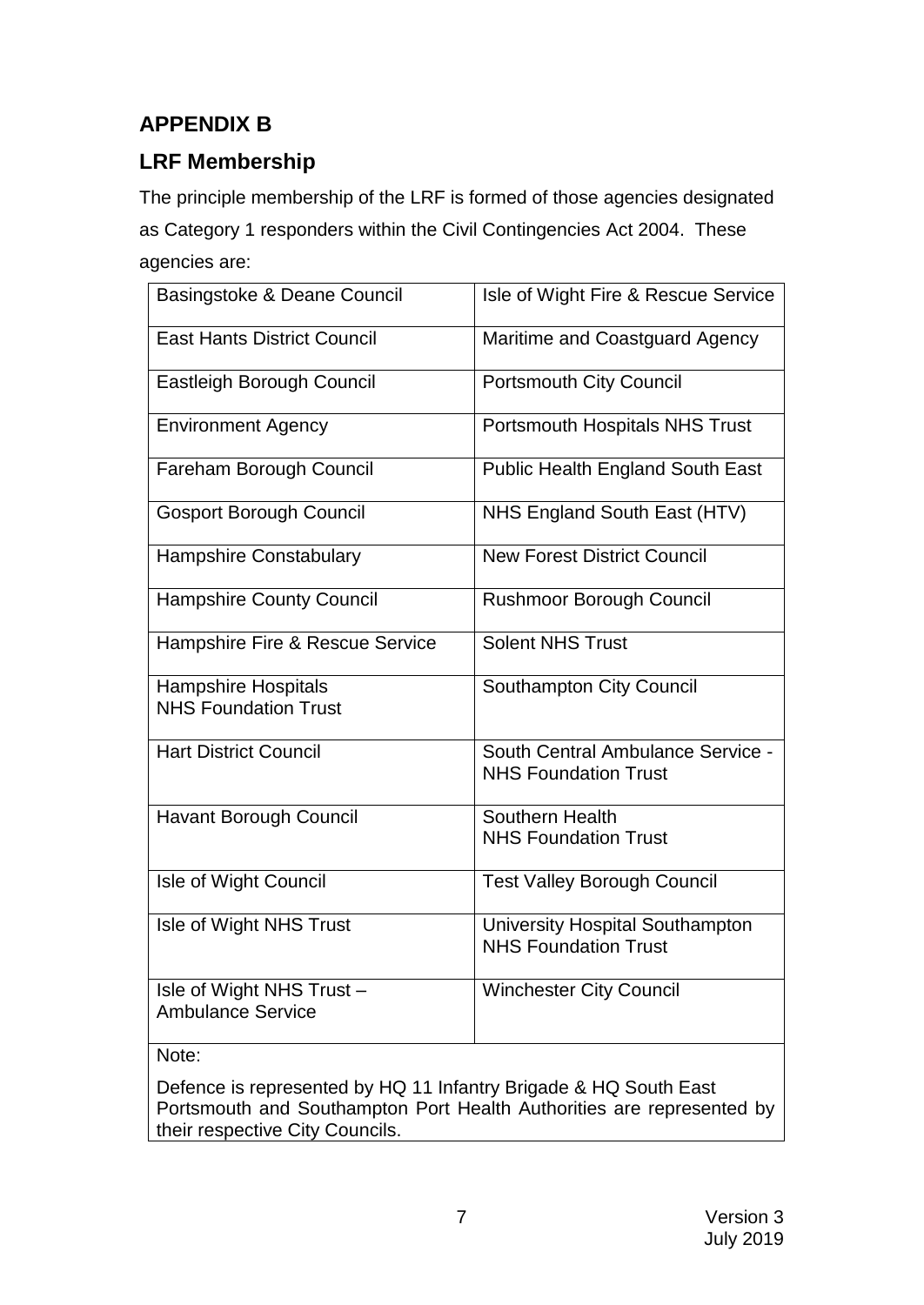# **Members of LRF Executive**

| <b>Member</b>                         | <b>Also Representing</b>              |
|---------------------------------------|---------------------------------------|
| <b>British Red Cross</b>              | <b>Representing Voluntary Sector</b>  |
| <b>Environment Agency (Solent and</b> | Other two Environment Agencies        |
| South Downs)                          | (in HIOWLRF area)                     |
| Fareham Borough Council               | Basingstoke & Deane Borough           |
|                                       | Council                               |
|                                       | <b>East Hants District Council</b>    |
|                                       | <b>Eastleigh Borough Council</b>      |
|                                       | <b>Gosport Borough Council</b>        |
|                                       | <b>Hart District Council</b>          |
|                                       | Havant Borough Council                |
|                                       | <b>New Forest District Council</b>    |
|                                       | <b>Rushmoor Borough Council</b>       |
|                                       | <b>Test Valley Borough Council</b>    |
|                                       | <b>Winchester City Council</b>        |
| <b>Hampshire Constabulary</b>         |                                       |
| <b>Hampshire County Council</b>       |                                       |
| Hampshire Fire & Rescue Service       | Isle of Wight Fire & Rescue           |
|                                       | Service                               |
| HQ 11 Infantry Brigade & HQ South     |                                       |
| East                                  |                                       |
| Isle of Wight County Council          |                                       |
| Maritime and Coastguard Agency        |                                       |
| NHS England - South (Wessex)          | <b>Hampshire Hospitals NHS</b>        |
|                                       | <b>Foundation Trust</b>               |
|                                       | Isle of Wight NHS Trust               |
|                                       | Isle of Wight NHS Trust -             |
|                                       | <b>Ambulance Service</b>              |
|                                       | <b>Portsmouth Hospitals NHS Trust</b> |
|                                       | <b>Solent NHS Trust</b>               |
|                                       | Southern Health NHS Foundation        |
|                                       | <b>Trust</b>                          |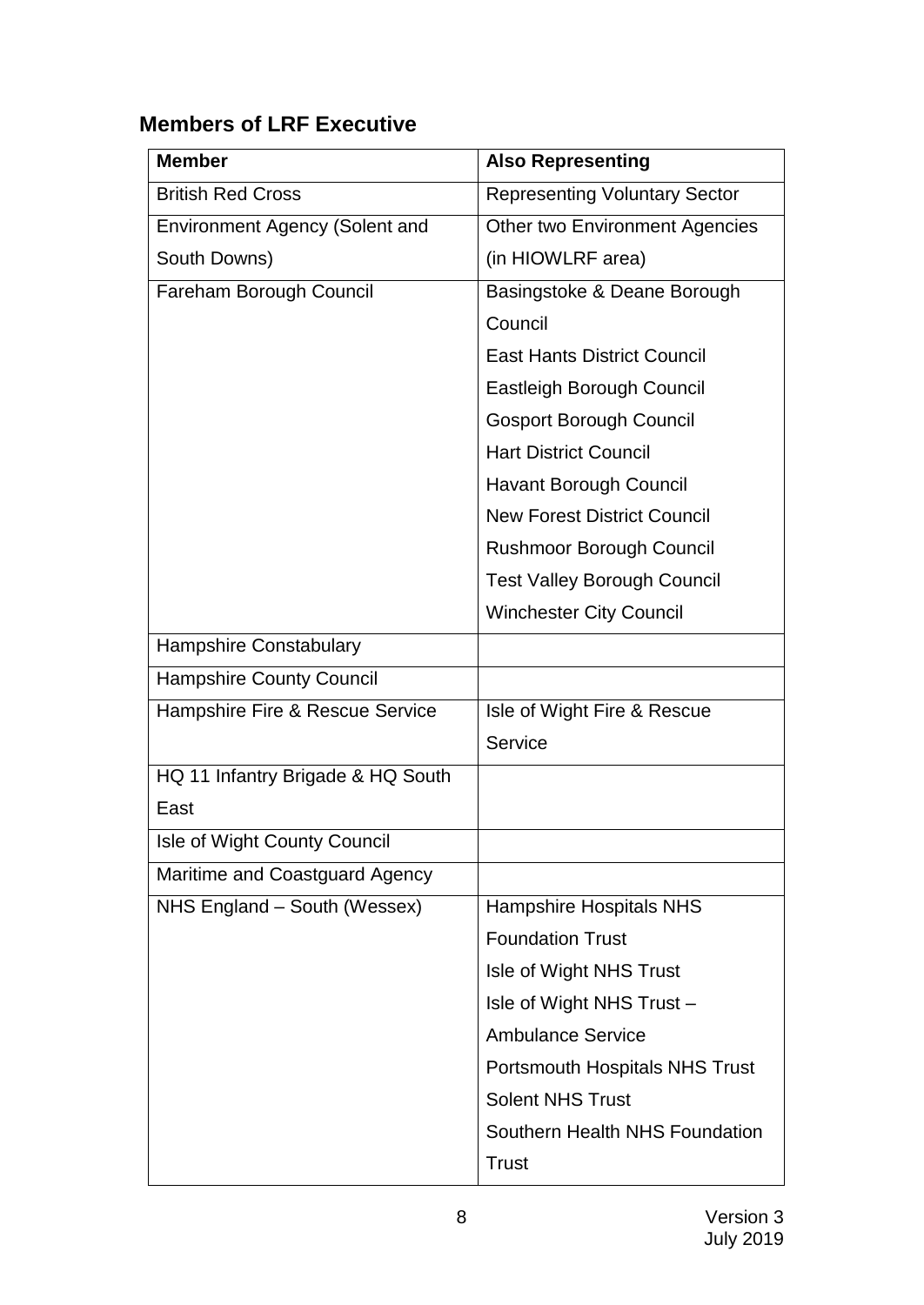| <b>Member</b>                                                        | <b>Also Representing</b>        |  |
|----------------------------------------------------------------------|---------------------------------|--|
|                                                                      | University Hospital Southampton |  |
|                                                                      | <b>NHS Foundation Trust</b>     |  |
|                                                                      | CCGs in the area                |  |
| <b>Portsmouth City Council</b>                                       |                                 |  |
| <b>Public Health England South East</b>                              |                                 |  |
| <b>Royal Navy</b>                                                    |                                 |  |
| <b>South Central Ambulance Service</b>                               | Also representing South East    |  |
|                                                                      | <b>Coast Ambulance Service</b>  |  |
| <b>Southampton City Council</b>                                      |                                 |  |
| Southern and Scottish Electricity                                    |                                 |  |
| <b>Networks</b>                                                      |                                 |  |
| Southampton Airport                                                  |                                 |  |
| Ministry of Housing Communities and Local Government, Resilience and |                                 |  |
| Emergencies Division (MHCLG RED) attend as observers                 |                                 |  |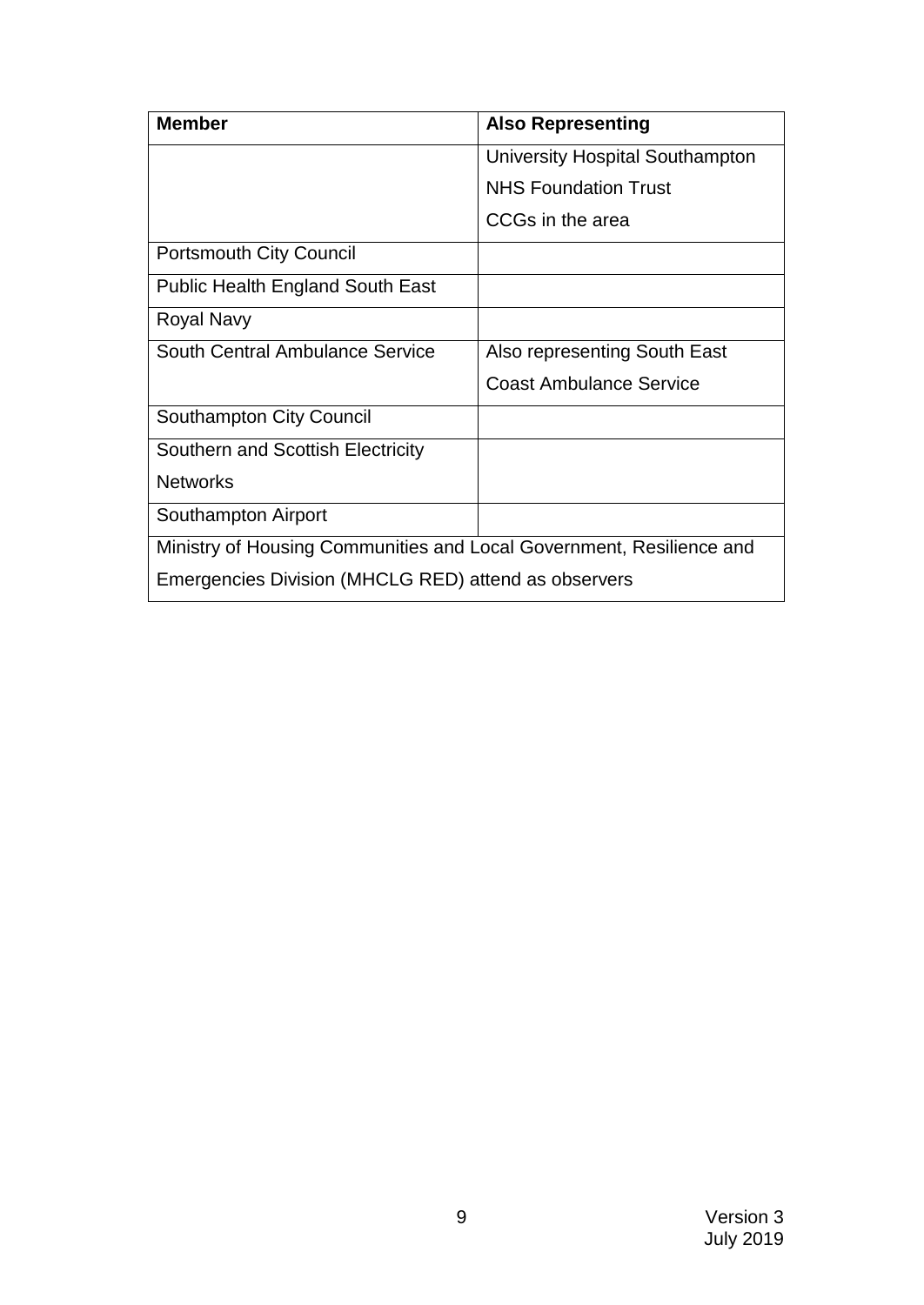**Membership of Delivery Group**

**As outlined above Delivery Group is considered as a wide forum and so any Cat 1, Cat 2 or voluntary agency engaged in emergency preparedness is potentially a member, this list given here is for illustration, rather than completeness**

| <b>Category 1 responders</b>           |                                   |
|----------------------------------------|-----------------------------------|
| <b>Emergency Services</b>              |                                   |
| <b>Hampshire Constabulary</b>          | Provide the Chair, ACC, other     |
|                                        | attendees to provide advice and   |
|                                        | support                           |
| Hampshire Fire and Rescue              | Area Manager / Group Manager      |
| Service                                | for Resilience, additionally      |
|                                        | Resilience team members           |
| Isle of Wight Fire and Rescue          | Can be represented by Hampshire   |
| Service                                | <b>Fire and Rescue Service</b>    |
| <b>South Central Ambulance Service</b> | <b>Represent South East Coast</b> |
|                                        | <b>Ambulance Service</b>          |
| Isle of Wight NHS Trust -              | Can be represented by NHS         |
| <b>Ambulance Service</b>               | England – South (Wessex) and /    |
|                                        | or South Central Ambulance        |
|                                        | Service                           |
| <b>Maritime Coastguard Agency</b>      | Represented by 'area manager'     |
| <b>Local Authorities</b>               |                                   |
| <b>Hampshire County Council</b>        | Head of Emergency Planning and    |
|                                        | Resilience additionally other     |
|                                        | members of the Emergency          |
|                                        | planning and Resilience team      |
| <b>Portsmouth City Council</b>         | Joint Head of Emergency           |
| <b>Southampton City Council</b>        | Planning and Civil Contingencies, |
|                                        | additionally other members of     |
|                                        | either team                       |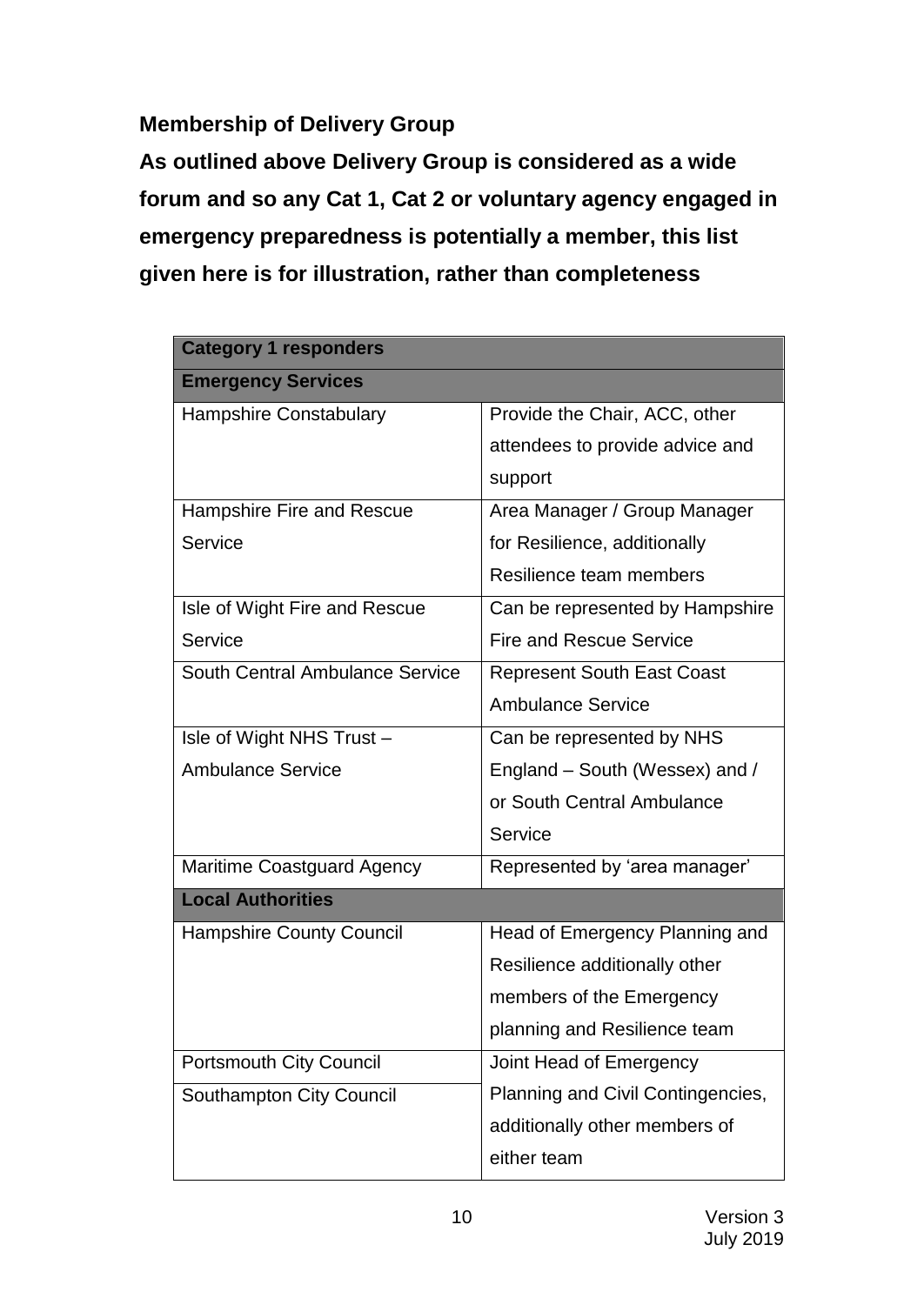| Isle of Wight Council              | Resilience Manager and other       |
|------------------------------------|------------------------------------|
|                                    | members of the Emergency           |
|                                    | <b>Management Team</b>             |
|                                    | Provides the Deputy Chair and      |
|                                    | represents Island interest through |
|                                    | being the Chair of the Island      |
|                                    | <b>Resilience Forum</b>            |
| Basingstoke and Deane Borough      | Can be represented by Hampshire    |
| Council                            | <b>County Council</b>              |
| <b>East Hants District Council</b> | Can be represented by Hampshire    |
|                                    | <b>County Council</b>              |
| Eastleigh Borough Council          | Can be represented by              |
|                                    | Southampton and Portsmouth City    |
|                                    | Councils                           |
| Fareham Borough Council            | Can be represented by              |
|                                    | Southampton and Portsmouth City    |
|                                    | Councils                           |
| <b>Gosport Borough Council</b>     | Can be represented by              |
|                                    | Southampton and Portsmouth City    |
|                                    | Councils                           |
| <b>Hart District Council</b>       | Can be represented by Hampshire    |
|                                    | <b>County Council</b>              |
| <b>Havant Borough Council</b>      | Can be represented by Hampshire    |
|                                    | <b>County Council</b>              |
| <b>New Forest District Council</b> | Can be represented by Hampshire    |
|                                    | <b>County Council</b>              |
| <b>Rushmoor Borough Council</b>    | Can be represented by Hampshire    |
|                                    | <b>County Council</b>              |
| <b>Test Valley Borough Council</b> | Can be represented by Hampshire    |
|                                    | <b>County Council</b>              |
| <b>Winchester City Council</b>     | Can be represented by Hampshire    |
|                                    | <b>County Council</b>              |
|                                    |                                    |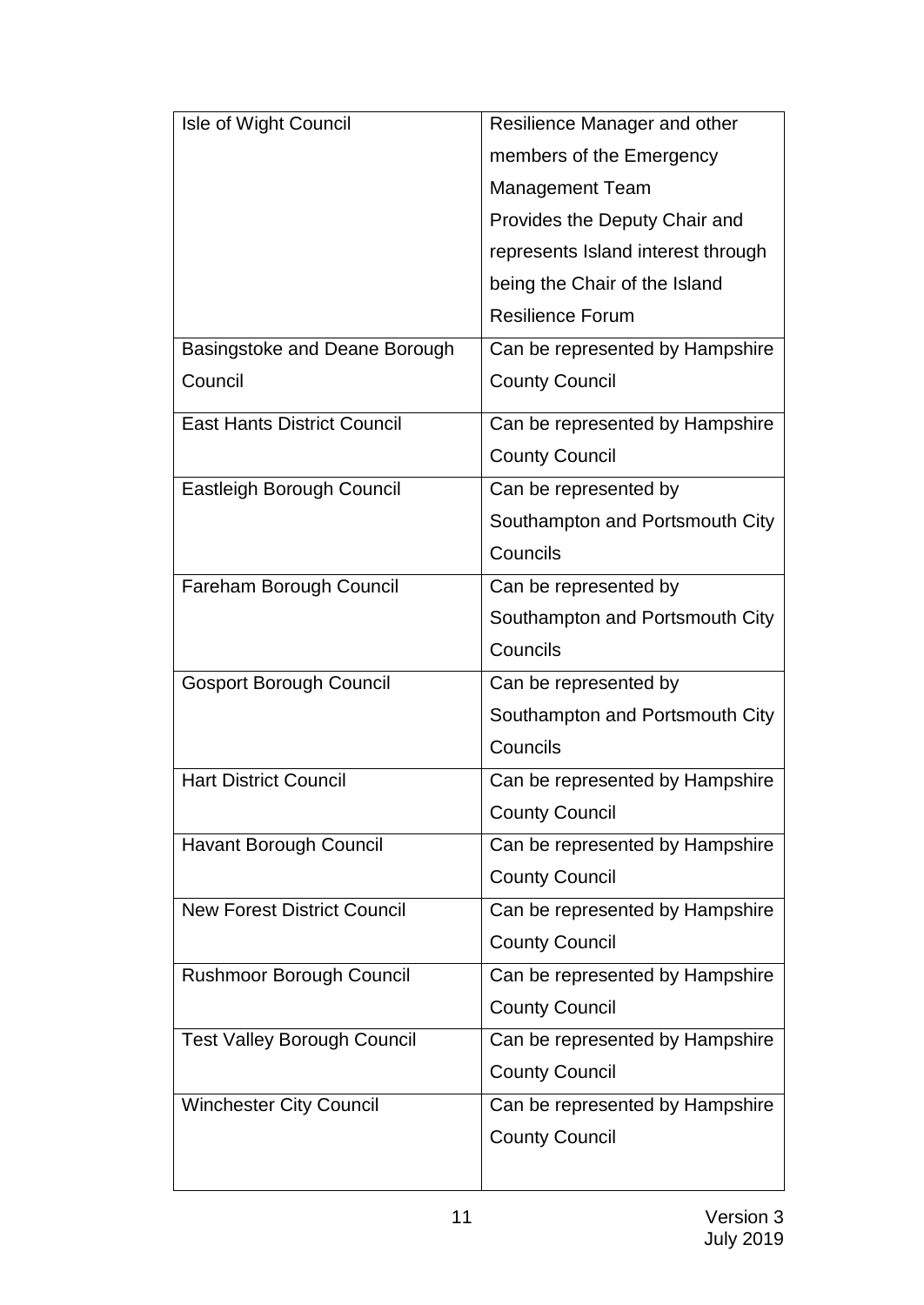| <b>NHS Organisations</b>                |                                  |  |
|-----------------------------------------|----------------------------------|--|
| NHS England - South East (HTV)          | <b>EPRR Manager</b>              |  |
| <b>Hampshire Hospitals NHS</b>          | Can be represented by NHS        |  |
| <b>Foundation Trust</b>                 | England - South East (HTV)       |  |
| Isle of Wight NHS Trust -               | Can be represented by NHS        |  |
| <b>Ambulance Service</b>                | England - South East (HTV)       |  |
| <b>Portsmouth Hospitals NHS Trust</b>   | Can be represented by NHS        |  |
|                                         | England - South East (HTV)       |  |
| <b>Solent NHS Trust</b>                 | Can be represented by NHS        |  |
|                                         | England - South East (HTV)       |  |
| Southern Health NHS Foundation          | Can be represented by NHS        |  |
| Trust                                   | England - South East (HTV)       |  |
| University Hospital Southampton         | Can be represented by NHS        |  |
| <b>NHS Foundation Trust</b>             | England - South East (HTV)       |  |
| <b>Fareham and Gosport CCG</b>          | Can be represented by NHS        |  |
|                                         | England - South East (HTV)       |  |
| North East Hampshire and                | Can be represented by NHS        |  |
| <b>Farnham CCG</b>                      | England - South East (HTV)       |  |
| North Hampshire CCG                     | Can be represented by NHS        |  |
|                                         | England - South East (HTV)       |  |
| <b>West Hampshire CCG</b>               | Can be represented by NHS        |  |
|                                         | England - South East (HTV)       |  |
| Portsmouth City CCG                     | Can be represented by NHS        |  |
|                                         | England - South East (HTV)       |  |
| Southampton City CCG                    | Can be represented by NHS        |  |
|                                         | England - South East (HTV)       |  |
| Isle of Wight CCG                       | Can be represented by NHS        |  |
|                                         | England - South East (HTV)       |  |
| <b>Other Cat 1 responders</b>           |                                  |  |
| Environment Agency, Solent and          | represent all Environment Agency |  |
| <b>South Downs</b>                      | areas in Hampshire               |  |
| <b>Public Health England South East</b> |                                  |  |
| <b>British Transport Police</b>         | Attend as required               |  |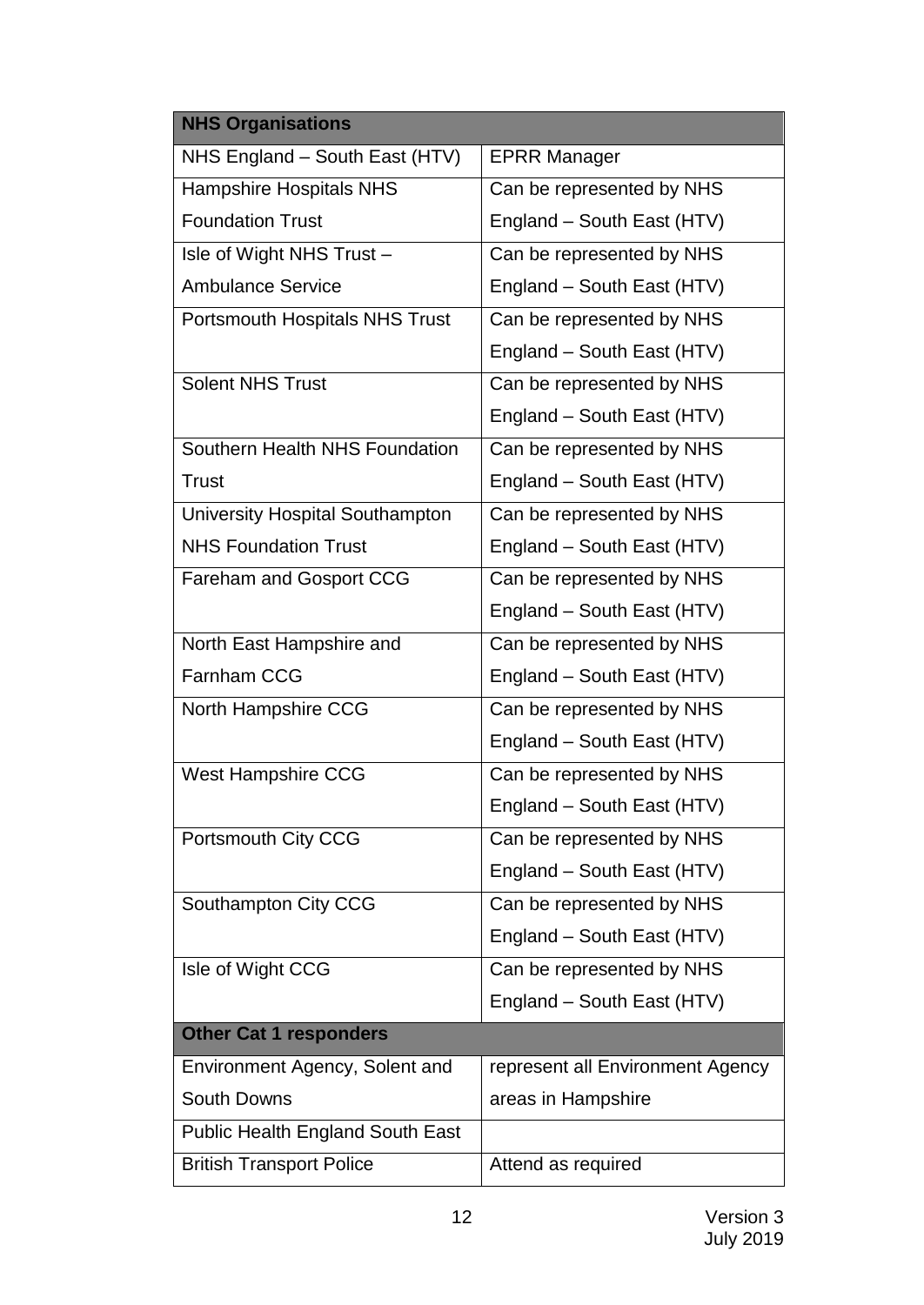| <b>Others</b>                                                            |                                     |  |
|--------------------------------------------------------------------------|-------------------------------------|--|
| <b>MOD</b>                                                               | Joint Regional Liaison Officer HQ   |  |
|                                                                          | 11 Infantry Brigade & HQ South      |  |
|                                                                          | East                                |  |
|                                                                          | Other RLOs from Navy and RAF        |  |
|                                                                          | are invited                         |  |
| <b>Ministry of Housing Communities</b>                                   | Attend as observers                 |  |
| and Local Government (MHCLG)                                             |                                     |  |
| <b>Highways England</b>                                                  | Resilience Managers attend          |  |
| <b>Met Office</b>                                                        |                                     |  |
| <b>Ordnance Survey</b>                                                   | As a key local partner              |  |
| <b>Category 2 responders</b>                                             |                                     |  |
| <b>Transport</b>                                                         |                                     |  |
| <b>Network Rail</b>                                                      | Resilience Manager attends and      |  |
|                                                                          | represents Train Companies          |  |
| Southampton Airport                                                      | Resilience Team attend, and are     |  |
|                                                                          | represented on Executive Group      |  |
| Wightlink                                                                | Attend if agenda relevant           |  |
| <b>Carnival Cruises</b>                                                  | Attend if agenda relevant           |  |
| <b>Red Funnel</b>                                                        | Invited                             |  |
| All other local transport providers are welcome to attend or contact one |                                     |  |
| of the regular attendees                                                 |                                     |  |
| <b>Utilities</b>                                                         |                                     |  |
| Southern and Scottish Electricity                                        | <b>Customer Service attends and</b> |  |
| <b>Networks</b>                                                          | represented on Executive Group      |  |
| <b>SGN</b>                                                               | Attend if agenda relevant           |  |
| <b>Southern Water</b>                                                    | Resilience Manager attends and is   |  |
|                                                                          | the lead representative for all     |  |
|                                                                          | <b>Water Companies</b>              |  |
| All other local utilities are welcome to attend or contact one of the    |                                     |  |
| regular attendees                                                        |                                     |  |
|                                                                          |                                     |  |
|                                                                          |                                     |  |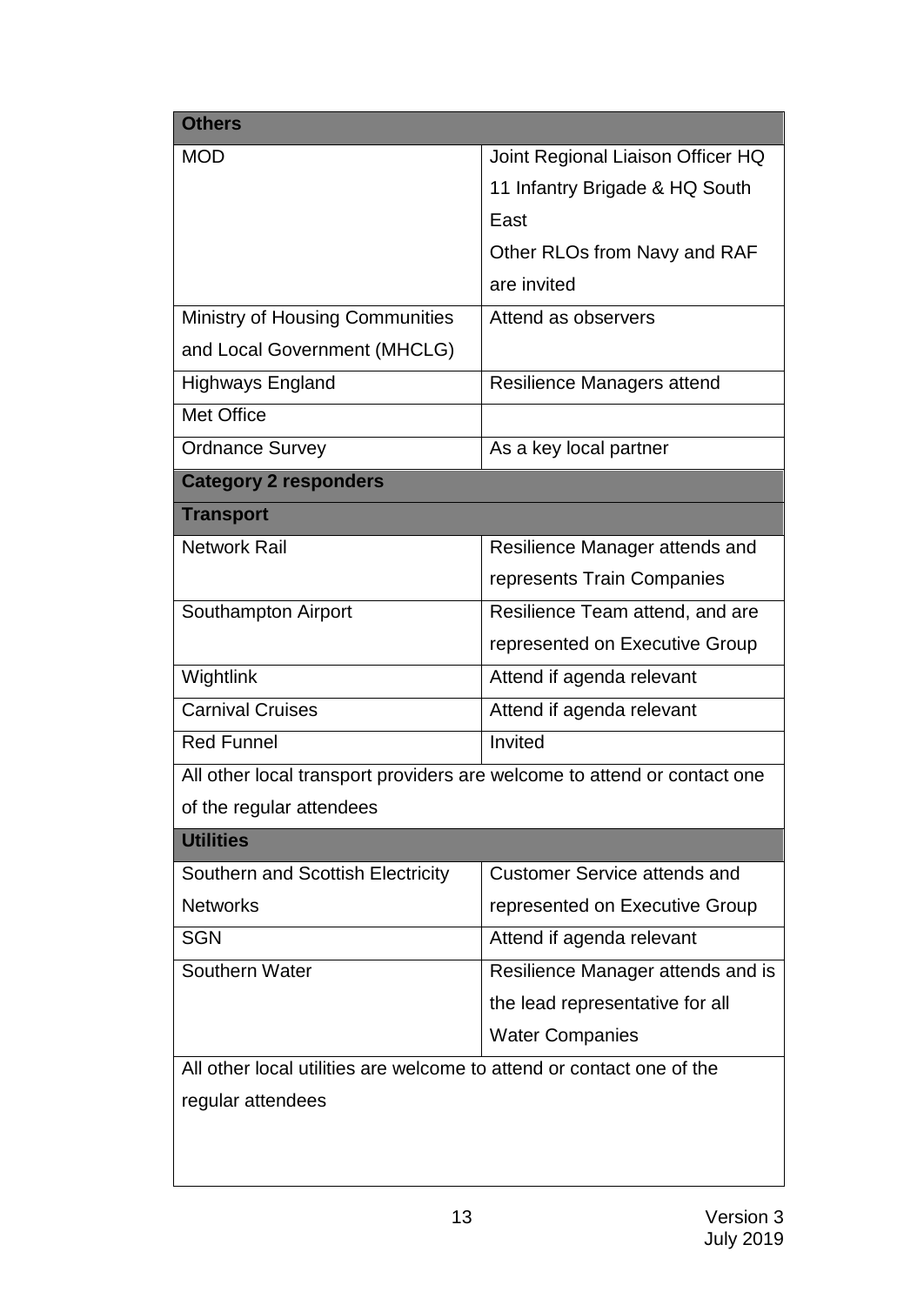| <b>Telecomms</b>                                          |                                    |  |
|-----------------------------------------------------------|------------------------------------|--|
| <b>BT Openreach</b>                                       | Invited                            |  |
| Vodaphone                                                 | Invited                            |  |
| All other local telecomm providers are welcome to attend. |                                    |  |
| <b>Other key partners</b>                                 |                                    |  |
| <b>Voluntary Sector</b>                                   |                                    |  |
| <b>British Red Cross</b>                                  | Local Representative Attends, and  |  |
|                                                           | represents all voluntary sector on |  |
|                                                           | <b>Executive Group</b>             |  |
| <b>Maritime Volunteers Service</b>                        | National Resilience Lead attends   |  |
| <b>Victim Support</b>                                     | Invited                            |  |
| One Community (CVS Hampshire)                             | Invited                            |  |
| <b>Salvation Army</b>                                     | Invited                            |  |
| <b>Samaritans</b>                                         | Invited                            |  |
| St John Ambulance                                         | Invited                            |  |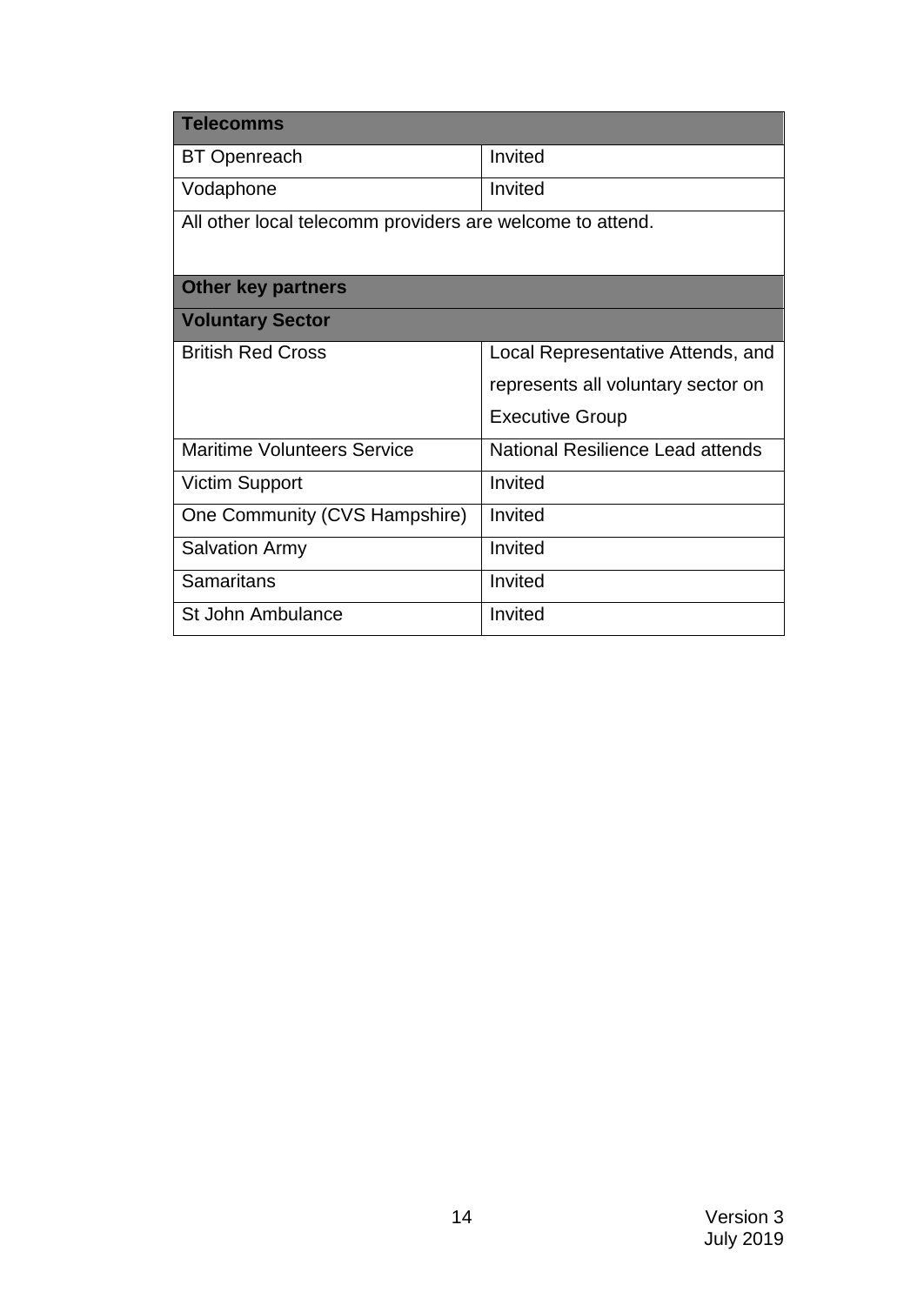#### **APPENDIX C**

## **Standing Agenda Executive Group**

### **Hampshire and Isle of Wight Local Resilience Forum Executive Group Meeting**

### **AGENDA**

|   | <b>Business 09:30-11.00</b>                                                                         |                                                 |
|---|-----------------------------------------------------------------------------------------------------|-------------------------------------------------|
| 1 | Welcome and introductions<br>Apologies:                                                             | <b>CC</b>                                       |
| 2 | Minutes of last meeting - Attached & Actions                                                        | <b>CC</b>                                       |
| 3 | National Risk update<br>Verbal update                                                               | <b>MHCLG/RED</b>                                |
| 4 | Risk Assessment update                                                                              | <b>Risk</b><br>Assessment<br>workstream<br>lead |
| 5 | Delivery Group update (if necessary)<br>Plans / Mitigation update<br>Training and Exercising update | <b>Delivery</b><br>Group chair                  |
| 6 | Local Health Resilience Partnership update                                                          | <b>NHS England</b>                              |
| 7 | Resilience issues from Organisations                                                                | <b>ALL</b>                                      |
|   | Discussion / development time 11.00-12.30                                                           |                                                 |
| 8 |                                                                                                     |                                                 |
|   | <b>For Information</b>                                                                              |                                                 |
| А |                                                                                                     |                                                 |

A B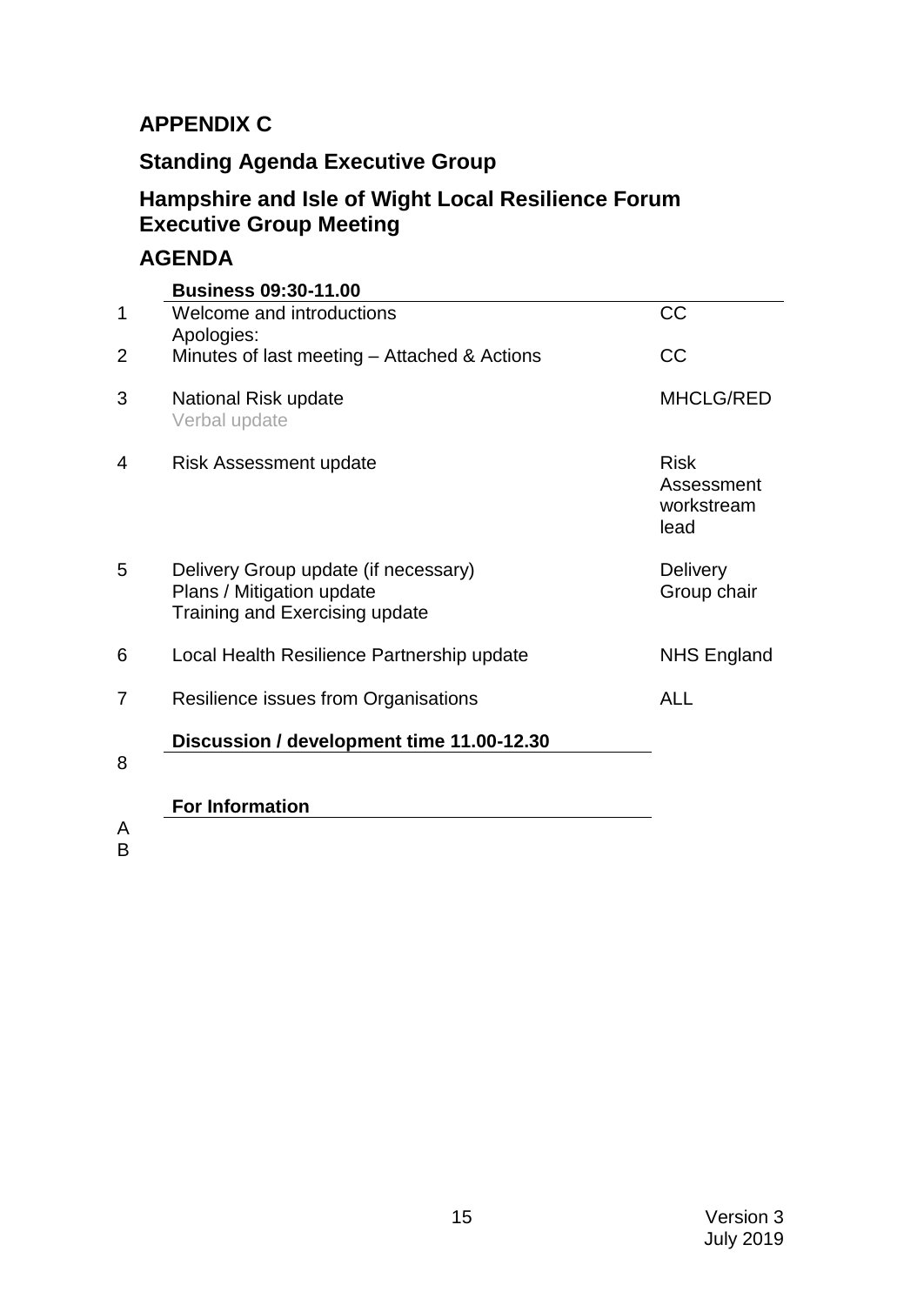#### **APPENDIX D**

## **Standing Agenda Delivery Group**

### **Hampshire and Isle of Wight Local Resilience Forum Delivery Group Meeting**

#### **AGENDA**

|        | <b>Business 0900-1100</b>                                                                                                                                               |                                                                |
|--------|-------------------------------------------------------------------------------------------------------------------------------------------------------------------------|----------------------------------------------------------------|
| 1      | Welcome and introductions<br>Apologies:                                                                                                                                 | <b>ACC</b>                                                     |
| 2      | Minutes of last meeting - Attached & Actions                                                                                                                            | <b>ACC</b>                                                     |
| 3<br>4 | <b>Business Plan / Diminishing Resources</b><br>National Risk update<br>Verbal update                                                                                   | Deputy Chair<br>MHCLG/RED                                      |
| 5      | <b>Risk</b>                                                                                                                                                             | <b>Risk</b><br>Workstream<br>lead                              |
| 5      | Plans to be approved                                                                                                                                                    | Mitigation<br>workstream<br>lead                               |
| 6      | <b>Training and Exercising</b><br>Coming up<br>By Exception Feedback from training and exercising<br>events<br>Lessons identified/Action Learning                       | Training and<br>Exercising<br>workstream<br>lead<br><b>ALL</b> |
| 7<br>7 | Local Health Resilience Partnership update<br><b>Incidents</b><br>Sent in advance for an overall report, additional on the<br>day<br>Lessons identified/Action Learning | <b>NHS England</b><br><b>ALL</b>                               |
| 8      | Resilience issues from Organisations                                                                                                                                    | <b>ALL</b>                                                     |
| 9      | Discussion / development time 1100-1145                                                                                                                                 |                                                                |
|        | <b>For Information</b>                                                                                                                                                  |                                                                |
| A      | Gateway bulletins (last 4 months summary)                                                                                                                               |                                                                |

B Annual Schedule of Meetings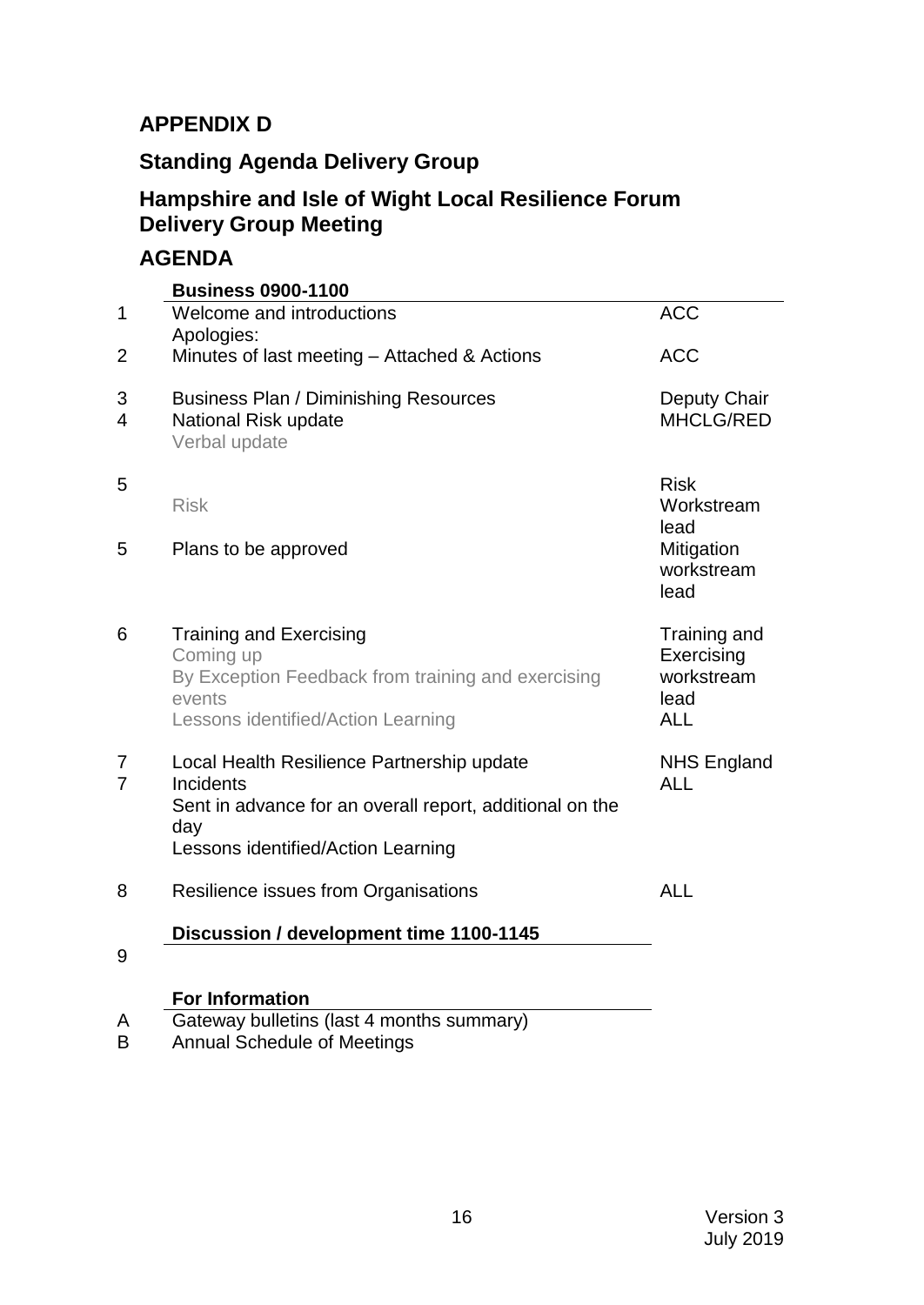### **APPENDIX E**

#### **Working on Tuesdays (WOTs) Standing agendas (1000hrs to 1400hrs)**

#### **Specific Risk/Threat day**

- Risk assessment
- Understanding the local impacts
- Assessing the gaps
- Mitigation in place (plans)
- Warning and informing
- Community Resilience
- Training and Exercising

#### **Capabilities day**

- National Capability Planning **Assumptions**
- Local Assumptions
- Assessing the gaps/Mitigation

#### **Overall risks day**

- Changes to Local Risk Management Guidance
- New Risks
- Very Highs & Highs
- Light touch medium and low allocation

#### **Catch up day**

Catch up days are for allowing bespoke pieces of work falling out of WOTs to be developed and undertaken, they also allow for more informal meetings and networking to take place, they may also provide space for workshops and training if the need arises. These should also be used for Task and Finish group actions and meetings

The schedule of WOTs is held on RD and aims to have a year of WOTs identified, though there may be some flexibility throughout the year. The LRF Partnership Manager maintains a distribution list to make partners aware of upcoming WOTs, and they are incorporated into the annual schedule of meetings.